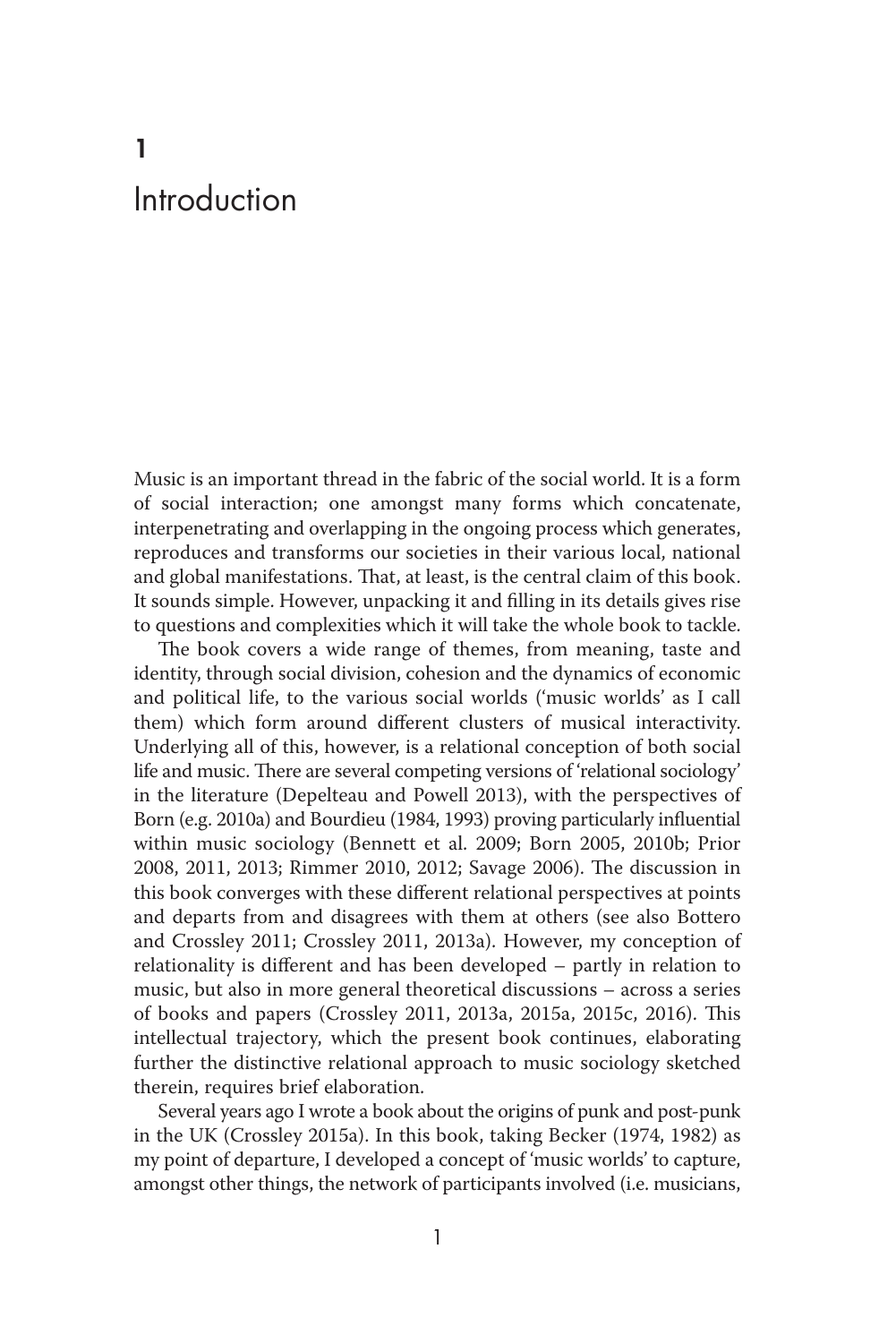## 2 Connecting sounds

audience members and the assortment of managers, promoters, engineers etc. whom Becker collectively terms 'support personnel') and their various interactions and relations. The idea that early punks formed a network was central to this study and I used the techniques of formal social network analysis (SNA) to analyse this network (on SNA see Borgatti et al. 2013; Scott 2000; Wasserman and Faust 1994).<sup>1</sup>

The ideas originating in this work were subsequently developed across a number of papers. Working both alone and with others, I further elaborated the 'music worlds' concept and used SNA to analyse: Sheffield's folk-singing world; the UK's trans-local underground heavy metal world; UK music festivals and the artists who perform at them; and Turkish, university-based music festivals and their artists ( Bottero and Crossley 2011; Crossley and Bottero 2014, 2015; Crossley and Emms 2016; Crossley et al. 2015; Crossley and Ozturk 2019; Emms and Crossley 2018; Hield and Crossley 2015).

 Networks are central to relational sociology; but not only networks. It is my intention in this book, in addition to further elaborating upon the importance of networks, to bring a wider range of relational concepts to bear upon music and also bring a wider range of music's facets into relational perspective. I will make a start here by briefly sketching the foundational arguments of my relational perspective (see also Crossley 2011, 2013a, 2015c, 2016).

 My point of departure is a critique of those approaches to sociology which either reduce society to an aggregate of individuals or reify and hypostatise it as an individual in its own right with goals and the means to achieve them (Crossley 2011, 2013a, 2015c). Rational choice theory is an example of the former approach. Functionalism and teleological forms of Marxism exemplify the latter. In contrast to these approaches I propose that the building blocks of society are: (1) *social interaction*; (2) the more enduring *social relations* which form within interaction and subsequently shape it; and (3) *networks* of interaction and relations, which both shape and are shaped by them. And I propose that these building blocks are irreducible – *sui generis* as Durkheim ( 1979 ) would say. 'Society', on whatever scale we may wish to focus (e.g. local, national or global), is a network on this account; a huge and immensely complex network of interactions and relations operating on different scales and in different ways.

 Actors and their agency are important in relational sociology, not only in their human but also their corporate forms; that is, in the form of organisations - such as economic firms, governments, trade unions and pressure groups – which own and control resources and make and implement decisions in ways which are irreducible to the individual human actors who staff them (see Hindess 1988). Actors are not discrete atoms, however, and they do not pre-exist social life. They are formed in and by social interaction.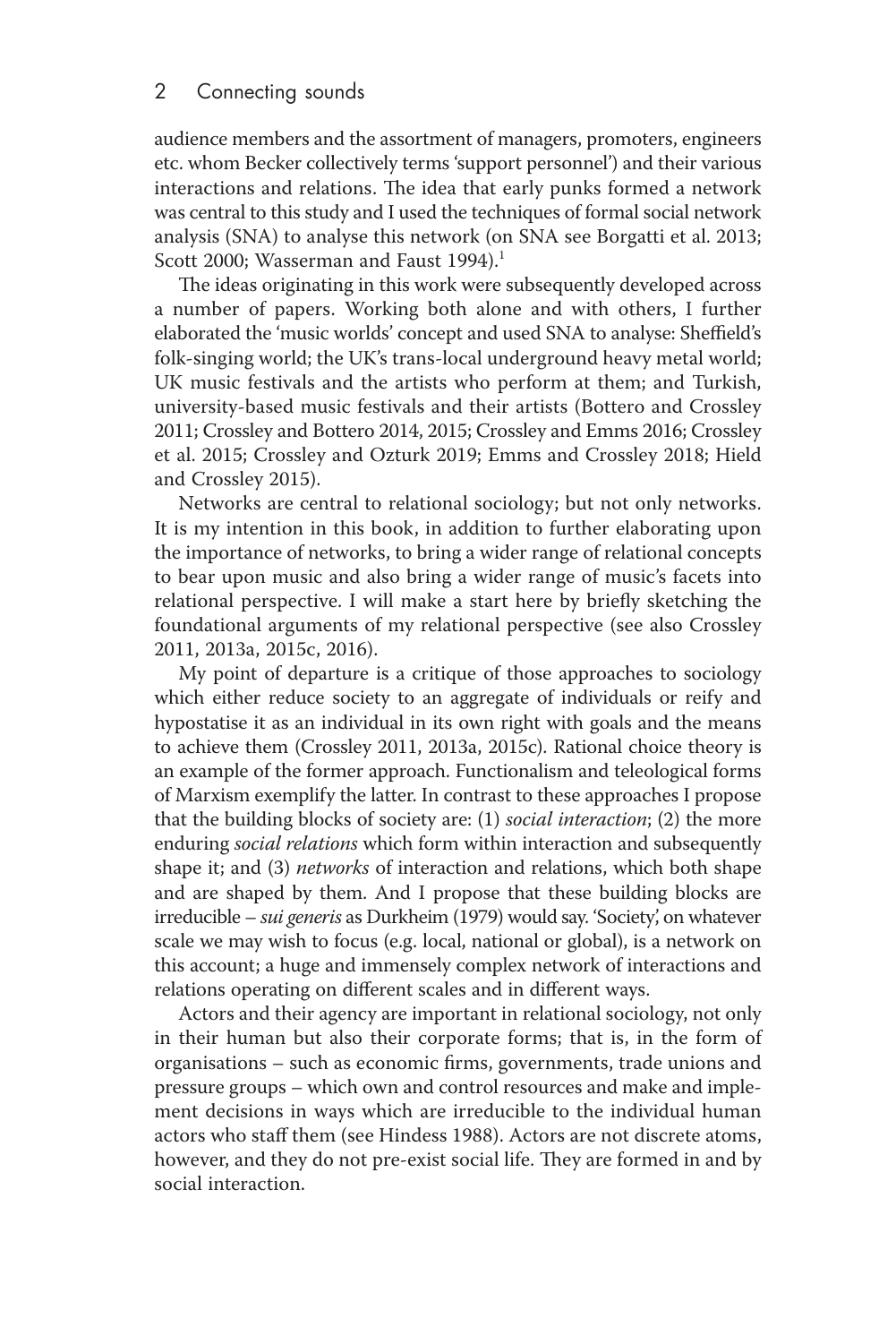This is obvious in relation to corporate actors, whose decisions and actions, whilst irreducible to those of the human actors who compose them, are nevertheless dependent upon them. Human actors too are the product of interaction, however. Infants interact with their adult carers from the moment of conception and must do so given their biological dependency. However, their capacity for interaction and agency is initially very limited and only develops by way of nurturing and learning within interaction. The infant becomes a social actor by engaging with others and thereby acquiring: a sense of self and identity; practical skills and embodied know-how; moral sensibilities; the capacity for rational deliberation; and both language and the capacity for reflective thought that it engenders. Biological organisms become social actors through social interaction, and interaction is therefore irreducible to 'the actor'.

 Indeed, the human organism itself, as a product of evolution, was shaped by the demands of social interaction and relations. Collective living considerably enhanced the survival and reproduction chances of our primate ancestors, generating a selection pressure for traits conducive to it. Certain of our hardwired biological attributes were selected for in the evolutionary process because they better equipped us for social interaction and the formation of enduring social relations (Wilson 2012).

 In addition, actors never exist apart from networks of interaction and relations ('the individual' is an abstraction) and their thoughts, perceptions, interpretations, decisions and actions are shaped by these interactions and relations. Social interaction forms an irreducible system: A responds to B, who responds to A in a circular dynamic which can only be understood as a whole. As Merleau-Ponty argues in relation to conversation, interaction gives rise to *sui generis* dynamics. It is not decomposable into the individual contributions of its participants:

 my thought and his are woven into a single fabric … called forth by the state of the discussion … inserted into a shared operation of which neither of us is the creator … the objection which my interlocutor raises … draws from me thoughts which I had no idea I possessed …. making me think … It is only retrospectively … that I am able to reintegrate it and make of it an episode in my private history. (Merleau-Ponty 1962: 354)

These arguments call for a situated conception of the actor; situated, that is, within networks, social relations and interactions which both shape the actor and draw her into action. However, they do not dispense with actors as functionalist and structuralist arguments do. Actors are never entirely independent and autonomous from a relational perspective but, qua interdependent agents, they remain a driving force of society. Agency and its creative, inventive potential are central (on this point I agree strongly with Born (2005, 2010b)).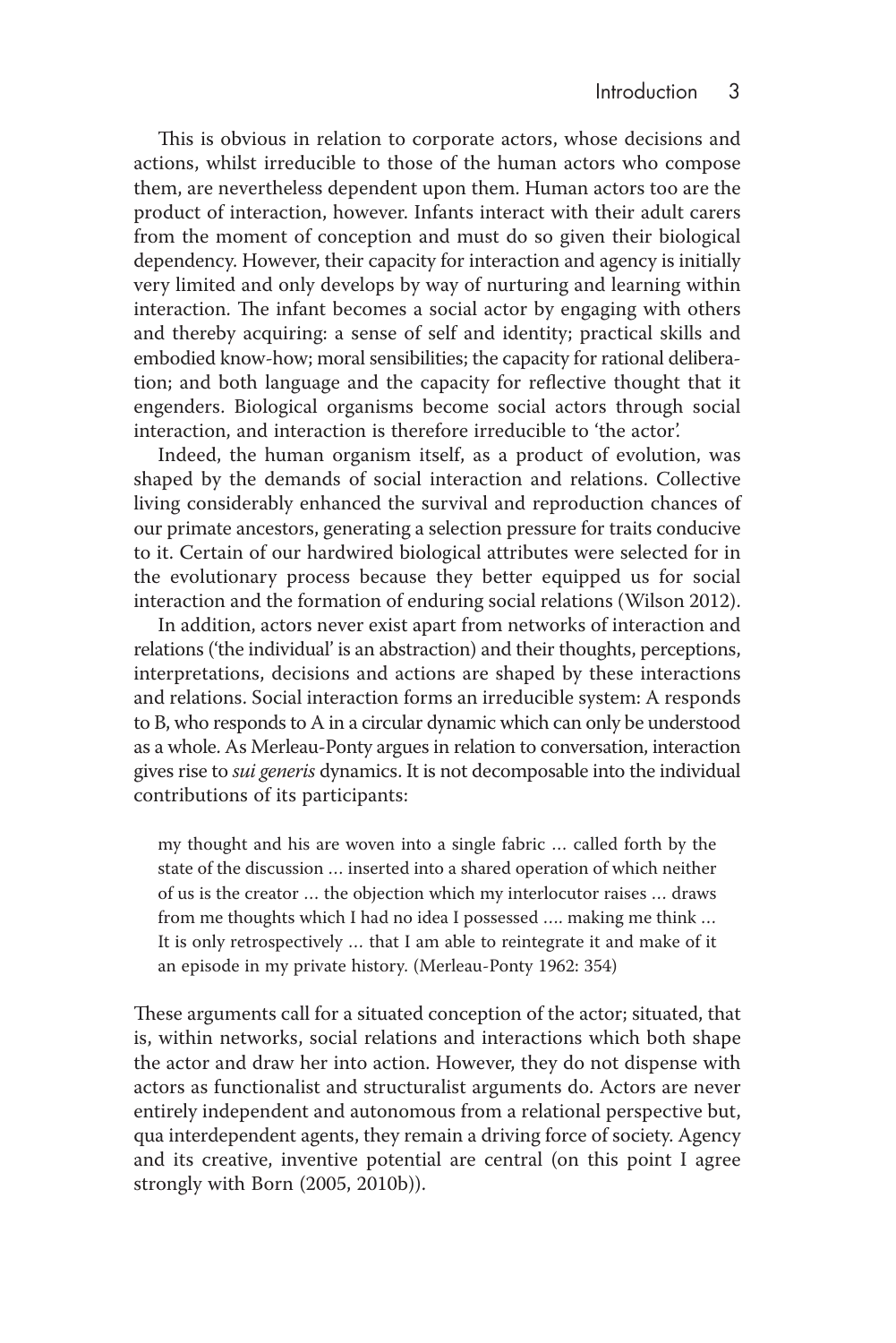#### 4 Connecting sounds

 A situated conception of agency has the advantage, moreover, of facilitating, indeed demanding, a focus upon social structure. This is not the place to discuss structure in detail. Briefly, however, it has three interpenetrating aspects as I conceptualise it (see also Crossley 2011).

 First, social structure is network structure. Social actors, human and corporate, are connected. That is what makes them 'social'. And their connections concatenate to form structures whose properties generate opportunities and constraints for them, at different levels, simultaneously steering the social processes which arise within them.

 Second, participants in social interaction orient to conventions, forged within earlier interactions, which structure both them and the wider relations and networks to which they belong. 'Conventions', as I conceive of them, do much of the structuring work that Bourdieu (1992) assigns to 'habitus' and our orientation to them is often habitual. Used in conjunction with 'habit', however, 'convention' better captures this structuring work. For example, it allows for those cases, such as that of the neophyte who has yet to form a habit, where interaction is structured through self-conscious observance (of convention). More importantly, it better captures the relational nature of social structure. Habits (or habitus), even when collective, are localised in individuals. Conventions, by contrast, following Lewis's (1969) definition of them as solutions to 'coordination problems', involve intersubjective agreement.<sup>2</sup> They form *between* actors. Where habits steer individual behaviours, conventions structure interaction and relations. They allow actors to coordinate their actions and emerge from efforts to achieve such coordination.

 Finally, social life is structured by the distribution of a variety of resources, including statuses (such as gender and race), across the network of actors comprising a society. Different resources can be evenly or unevenly distributed, for example, in each case lending society a shape or structure.

These structures, which combine in the context of the interaction they presuppose, are always evolving. A conception of social life rooted in social interaction is necessarily dynamic and processual. Interaction unfolds through time and so too, therefore, do the structures shaped by and shaping it. Network structures, for example, evolve as a result of interaction. New relations are forged and existing relations might either change or break. Even those which remain the same only do so by virtue of interactions which reproduce them. Structure-in-process is still structure, however, and it is fundamental to relational sociology.

This brief outline of relational sociology bears directly upon the arguments in this book. As already indicated, I will argue that music is a form of social interaction; one of the many which collectively constitute our societies. Indeed, I will be suggesting that musical interaction is *multivalent*; that is to say, in doing music we often, simultaneously and by the very same actions, do much else besides. For example, musical interactions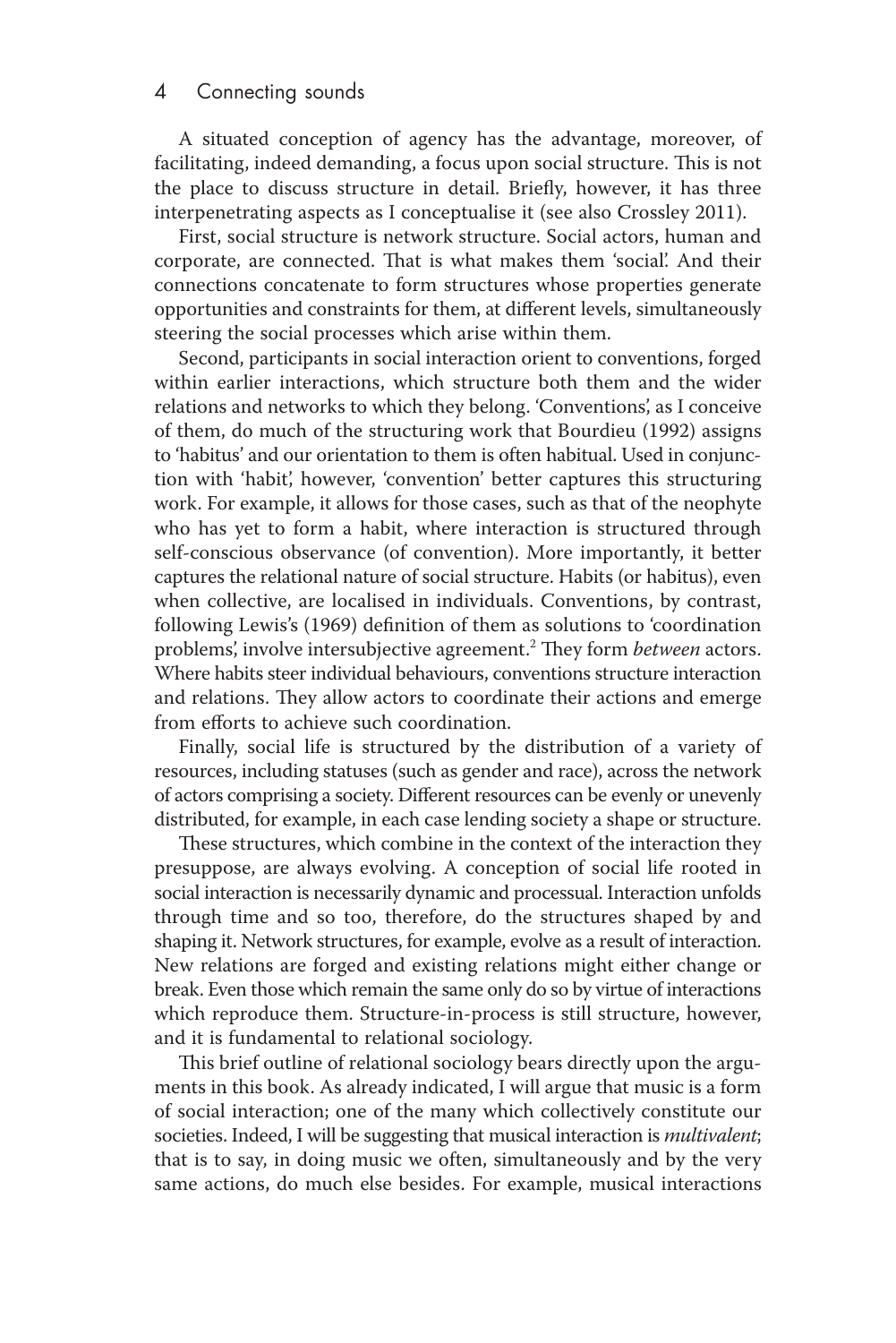are also often economic interactions, political interactions, bonding rituals etc. In addition, participants in musical interaction are *multiply embedded* . In taking up the role of musician or audience member they do not thereby cease to be, for example, a mother, tax payer, citizen and neighbour, and their performance of their musical roles will both influence and be influenced by these other roles. As a consequence of multivalence and embedding, musical interactions are always inextricably interwoven with other interactions and dynamics comprising society's network, affecting and being affected by them.

 In addition, I will be arguing: (1) that we become musical actors by way of participation in musical interaction, acquiring therein the embodied know-how necessary to play whatever roles (e.g. performer, listener and/ or support) we take up (see also Crossley 2015b ); (2) that musical interaction typically involves a network of participants, who (3) orient to conventions;  $(4)$  and that music or 'musicking' – to borrow Small's (1998) term – involves a mobilisation of various resources which are owned and controlled by specific actors within that network. Musicking both has, and forms part of, a wider social structure.

 In an ideal world I would have explored these ideas by reference to a wide variety of musical forms drawn from a diverse range of cultures and historical periods, picking up on the postcolonial stream in contemporary music studies. Such breadth would have come at a cost, however. Musical forms likely to be unfamiliar to a majority of readers require lengthy explanation, thereby eating into word limits (at the expense of analytic content) and rendering potentially concise discussion cumbersome – all without much hope of giving a vivid impression of them. And if the aim is breadth and diversity, then many such examples are necessary. In addition, following my abovementioned claims regarding multivalence and embedding, it would not suffice to offer a description of musical forms in abstraction from the webs of wider interaction in which they are embedded. A discussion of music's economic aspect, such as I offer in Chapter 3, requires familiarity with the economic forms in which musicking is embedded, for example; and any discussion of music and politics, such as I offer in Chapter 9, necessarily hinges upon the particularities of political interaction in a given society. Taking musical diversity seriously, if done properly, is a huge undertaking and anything short of this risks superficiality and tokenism. For these reasons I have largely restricted my focus to contemporary Western music, with a further bias towards popular music. I have opted for depth over breadth. I can only hope that I will have the opportunity to revisit these ideas in relation to other musics in the future, or indeed that others will do so.

The plan for the book is as follows.

In Chapter 2, I make the argument that music is a form of social interaction, spelling out what this entails and dealing with a number of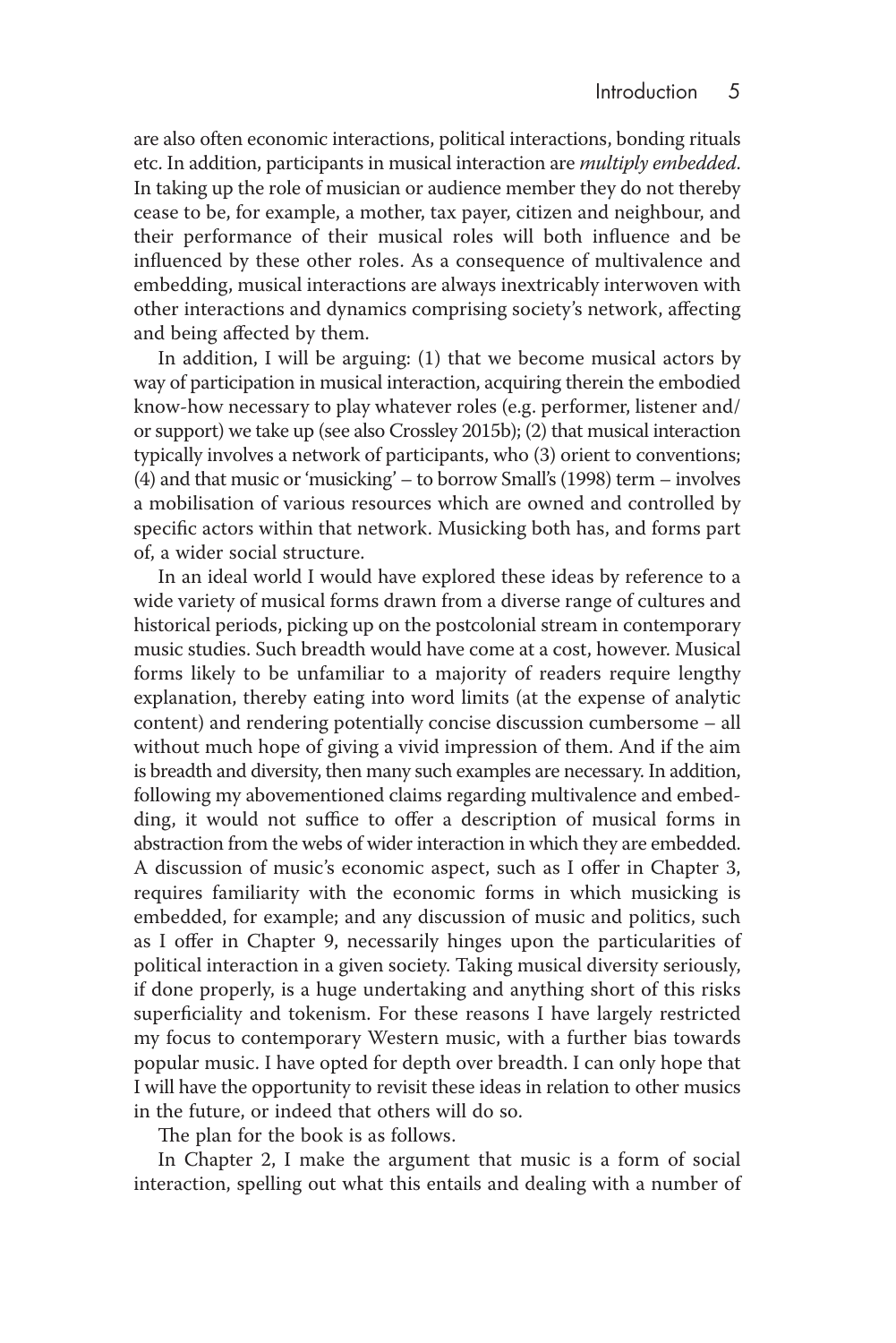objections. The importance of both performing and listening is emphasised, I consider the technologically mediated nature of much musical interaction and I discuss the importance of resources. In addition, I stress the manner in which musicking is structured by the orientation of its participants to conventions. Finally, I elaborate upon 'multivalence' and 'embeddedness'.

 In Chapter 3 I continue the discussion of multivalence and resources by exploring music as economic interaction. The capitalist context within which much musicking occurs, globally, is a key focus of the chapter, as is 'the industry', and I critically review several well-known perspectives on these matters – including Adorno's critique of 'the culture industry'.

 Chapter 3 ends with a discussion of 'the mainstream' and some of the music worlds which lie outside of it. This paves the way for Chapter 4, where the distinction between mainstream and alternative music worlds is further elaborated. My point of departure for conceptualising 'music worlds', as noted above, was Becker's concept of 'art worlds'. I could have started with a number of other concepts and writers but Becker is the best in my view, and in Chapter 4 I make the case for this, comparing 'music world' with the concepts of 'sub-culture', as posited by Birmingham's Centre for Contemporary Cultural Studies (CCCS); 'neo-tribe', as introduced by Maffesoli; Bourdieu's concept of 'fields'; and the more widely used concept of 'scenes'. A great deal of fascinating and important research has been conducted under the banner of 'sub-cultures', 'fields', 'neo-tribes' and 'scenes' and I have no desire to dismiss this work. However, we need some sort of unifying concept under which to bring the various insights they have generated, and it is my argument in Chapter 4 that 'world' is the best vehicle for doing this.

 Chapter 4 ends with a discussion of a network of music festivals, drawn from an empirical project, which allows us to think about and begin to conceptualise relations between the mainstream and other music worlds in what I call the musical universe. This discussion spills over into Chapter 5 where, focusing upon a theme of much of my earlier work on music, I discuss the networked character of music worlds and the ways in which musicking is both enabled and constrained by the network in which its participants are embedded. Networks, as noted above, form an important part of social structure and Chapter 5 aims to unpack their key properties.

The networks discussed in Chapter 5 tend to be specialised and to involve individuals with very particular musical interests and a high level of musical commitment. I conclude the chapter, however, with a brief discussion of everyday networks (e.g. with friends, family, colleagues, neighbours, etc.), arguing that these networks play a key role in individuals' reception of music and the formation of their tastes. This paves the way for a discussion of taste and meaning which stretches over several chapters.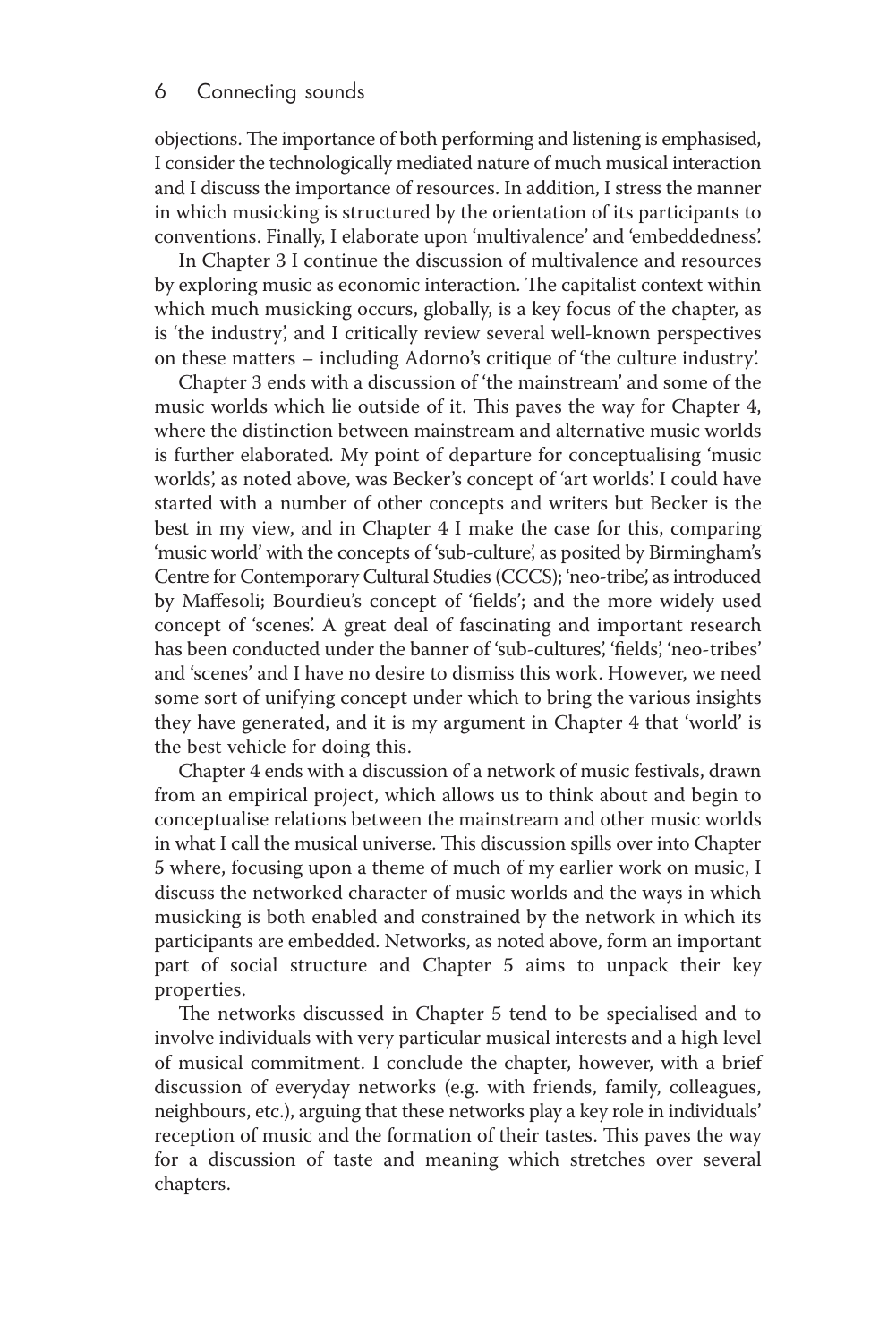I commence this discussion in Chapter 6 with a discussion of semiotic meaning, which I elaborate through a discussion of the work of Peirce. Many musicologists and philosophers – most famously, in historical perspective, Hanslick (1986) – have questioned whether (instrumental) music can mean anything at all, at least in the 'external' sense of representing a state of affairs outside of itself. Peirce's semiotics suggest a number of very clear ways in which it can, whilst providing an equally compelling way of making sense of the 'internal meaning' hinted at by Hanslick and elaborated more usefully (albeit from a rather different philosophical perspective) by Meyer (1956). This is important because these meanings are integral to the uses to which people put music, the resonance they experience between music and their own identities and thus to taste.

Use and identity are discussed in Chapter 7. The value that music has for social actors is, in large part, 'use value' and taste, too, relates to use. We like music because and to the extent that we are able to use it in our everyday lives. It is my contention, however, that not all uses figure equally in our tastes. Taste, as Frith (1987, 1998) suggests, implicates our identity. For many of us, specifying our musical tastes is saying something significant about who we are. This is a key theme of Chapter 7.

 Chapter 8 develops these ideas by returning to the networks within which these uses and our identities are embedded – and more specifically the 'social space', in Blau's (1974, 1977) sense, in which such networks are themselves embedded. 'Social space' captures the way in which interpersonal networks are shaped by differences in status and resources and the social divisions and conflicts they are liable to generate. Given the importance of networks to music, this allows us to begin to reflect upon the way in which particular styles of music sometimes become associated with social status (e.g. 'black music', 'youth music' and the purported association between class and musical taste) and, indeed, the ways in which music might reflect and reproduce, but also help to combat, social divides and conflicts.

 Finally, picking up on many of the themes of earlier chapters, Chapter 9 explores music's political aspect. Music is potentially political in many different ways. I begin with a discussion of the relative merits of the avant-garde for some political thinkers, before introducing the idea that music can generate, or at least contribute, to the generation of a political public sphere. From there, I argue both that music can serve as a political resource and that politics can serve as a musical resource. Music and politics are separate domains from this point of view, but they impinge upon and sometimes prove useful to one another. Returning to the idea of music worlds, the final section of the chapter suggests that some constitute 'alternative spaces' wherein alternative norms, values and identities are cultivated which have a political value.